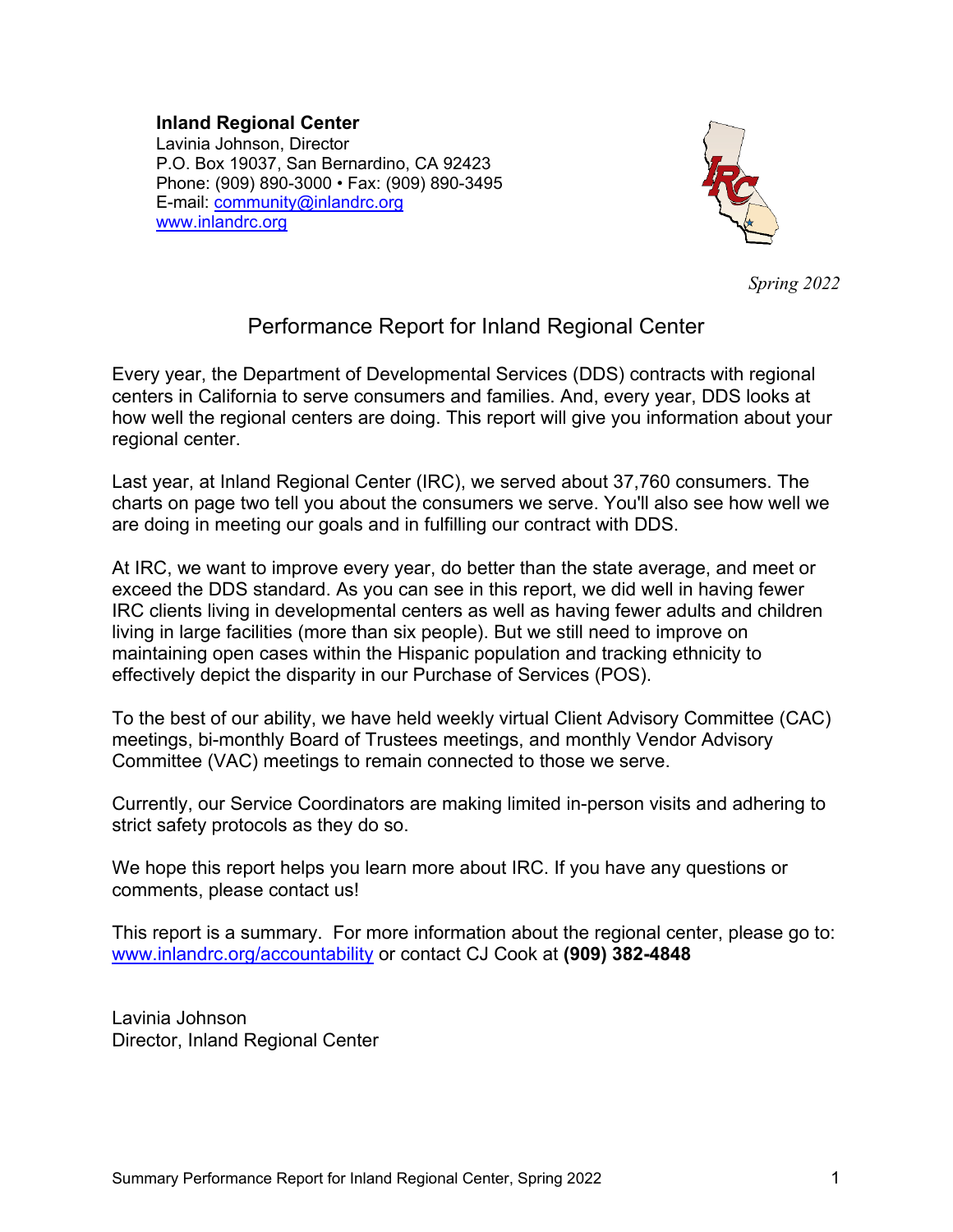### **Who uses IRC?**

These charts tell you about who IRC consumers are and where they live.



#### **How well is IRC performing?**

This chart tells you about five areas where DDS wants each regional center to keep improving.

The first column tells you how IRC was doing at the end of 2020, and the second column shows how IRC was doing at the end of 2021.

To see how IRC compares to the other regional centers in the state, compare the numbers to the state averages (in the shaded columns).

| <b>Regional Center Goals</b><br>(based on Lanterman Act)     |          | December 2020 | December 2021           |            |  |
|--------------------------------------------------------------|----------|---------------|-------------------------|------------|--|
|                                                              |          | <b>IRC</b>    | <b>State</b><br>Average | <b>IRC</b> |  |
| Fewer consumers live in developmental centers                | $0.07\%$ | 0.05%         | 0.06%                   | 0.03%      |  |
| More children live with families                             |          | 99.39%        | 99.58%                  | 99.47%     |  |
| More adults live in home settings*                           |          | 81.76%        | 82.50%                  | 82.67%     |  |
| Fewer children live in large facilities (more than 6 people) |          | 0.12%         | 0.03%                   | 0.10%      |  |
| Fewer adults live in large facilities (more than 6 people)   | 1.92%    | 0.99%         | 1.78%                   | 0.98%      |  |

Notes: 1) Consumers can be included in more than one diagnosis category. 2) Residence Types: CCF/ICF is Community Care Facility/Intermediate Care Facility; ILS/SLS is Independent Living Services/Supported Living Services. 3) Home settings include independent living, supported living, Adult Family Home Agency homes, and consumers' family homes. 4) Green text indicates the RC remained the same or improved from the previous year, red indicates the RC did not improve.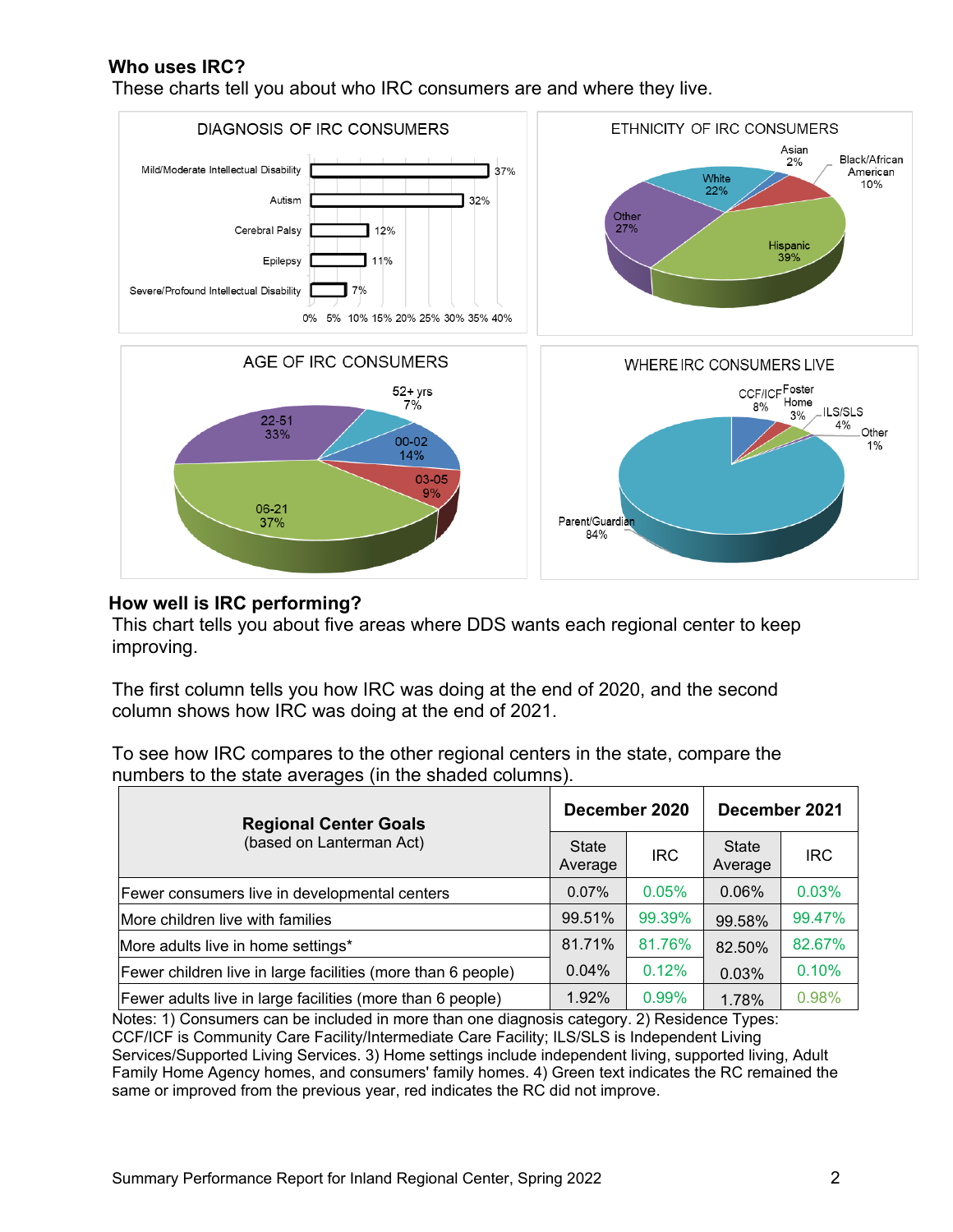### **Did IRC meet DDS standards?**

Read below to see how well IRC did in meeting DDS compliance standards:

| <b>Areas Measured</b>                                                                                                                                                                             | <b>Last Period</b> | <b>Current Period</b> |
|---------------------------------------------------------------------------------------------------------------------------------------------------------------------------------------------------|--------------------|-----------------------|
| Passes independent audit                                                                                                                                                                          | Yes                | <b>Yes</b>            |
| Passes DDS audit                                                                                                                                                                                  | Yes                | Yes                   |
| Audits vendors as required                                                                                                                                                                        | See note 4         | Met                   |
| Didn't overspend operations budget                                                                                                                                                                | Yes                | Yes                   |
| Participates in the federal waiver                                                                                                                                                                | Yes                | Yes                   |
| CDERs and ESRs are updated as required (CDER is the Client<br>Development Evaluation Report and ESR is the Early Start Report. Both<br>contain information about consumers, including diagnosis.) | 96.30%             | 96.04%                |
| Intake/Assessment timelines for consumers age 3 or older met                                                                                                                                      | 91.17%             | 92.70%                |
| IPP (Individual Program Plan) requirements met                                                                                                                                                    | 99.46%             | 99.86%                |
| IFSP (Individualized Family Service Plan) requirements met                                                                                                                                        | 86.6%              | 86.2%                 |

Notes: 1) The federal waiver refers to the Medicaid Home and Community-Based Services Waiver program that allows California to offer services not otherwise available through the Medi-Cal program to serve people (including individuals with developmental disabilities) in their own homes and communities. 2) The CDER and ESR currency percentages were weighted based on the RC's Status 1 and Status 2 caseloads to arrive at a composite score. 3) N/A indicates that the regional center was not reviewed for the measure during the current period. 4) Department Directive 01-041520 waives the requirements of Article III, Section 9, paragraph (c) of the Department's regional center contract. SG/PRC completed 10 vendor reviews during the year, despite the complications due to the COVID-19 pandemic.

Inland Regional Center is a springboard to greater independence for people with developmental disabilities in the Inland Empire. Today we provide case management and service coordination for more than 37,700 clients in Riverside and San Bernardino Counties.

Over the current period, Inland Regional Center has met the timelines for intake and assessment at a rate of 92.70% for ages three and older. Inland Regional Center has also met the Individual Program Plan requirements at 99.86%.

As an agency, we have continued to pass the Department of Developmental Services Audit, remained within our budget, and continued to participate in the federal waiver. Inland Regional Center is committed to being good stewards of the funds that impact the lives of the individuals we serve.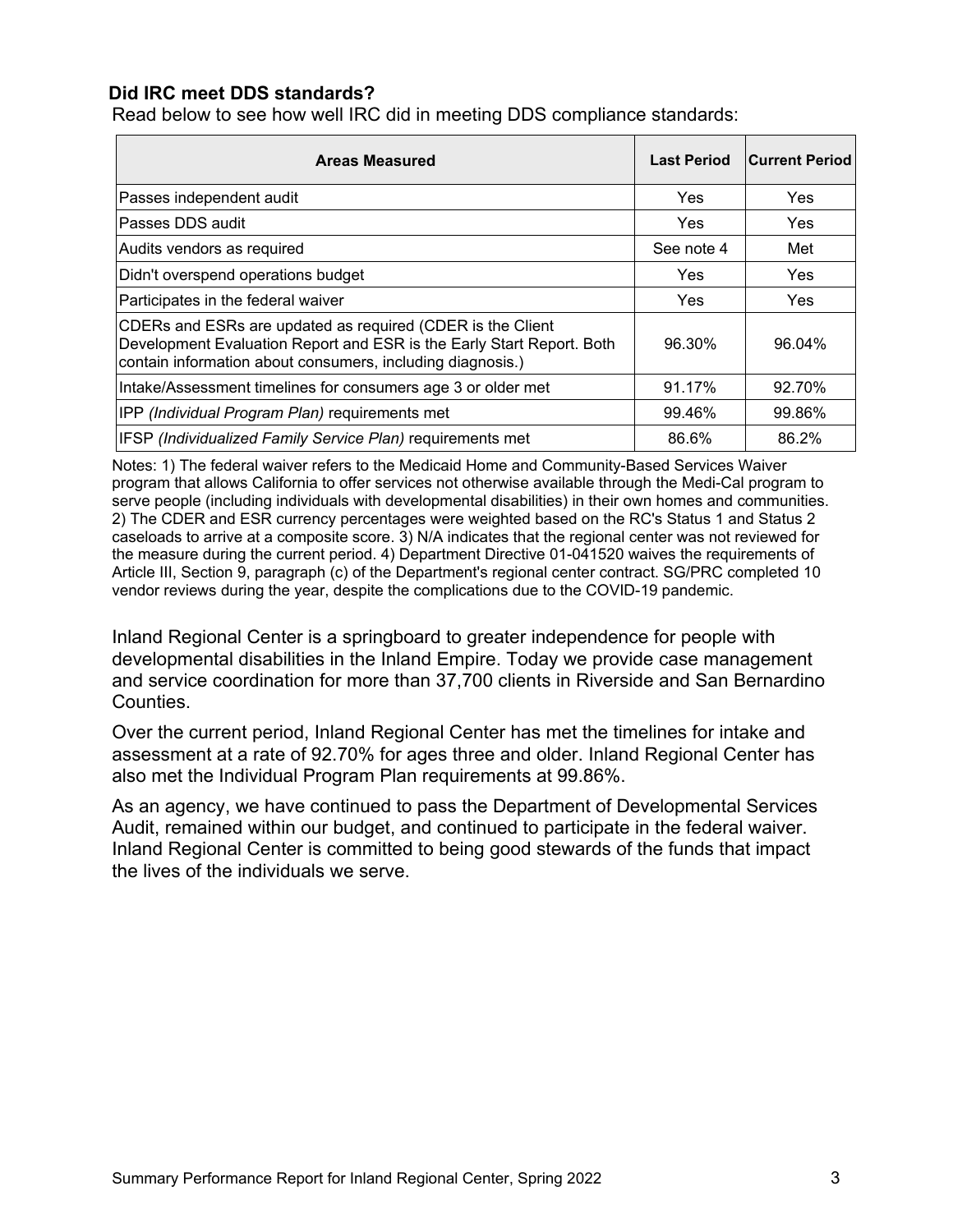# **How well is IRC doing at getting consumers working?**

The chart below shows how well IRC is performing on increasing consumer employment performance compared to their prior performance and statewide average:

| <b>Areas Measured</b>                                                                                                                 |                                                          |                                              | <b>Time Period</b>   |                 |                 |  |  |  |
|---------------------------------------------------------------------------------------------------------------------------------------|----------------------------------------------------------|----------------------------------------------|----------------------|-----------------|-----------------|--|--|--|
|                                                                                                                                       | CA                                                       | <b>IRC</b>                                   | <b>CA</b>            | <b>IRC</b>      |                 |  |  |  |
| Consumer Earned Income (Age 16 to 64 years)*:<br>Data Source: Employment Development Department (EDD)                                 |                                                          | Jan through Dec 2019<br>Jan through Dec 2020 |                      |                 |                 |  |  |  |
| Quarterly number of consumers with earned income                                                                                      | 25,710                                                   | 2,443                                        | 22,772               | 2,109           |                 |  |  |  |
| Percentage of consumers with earned income                                                                                            |                                                          | 17.17%                                       | 14.26%               | 18.86%          | 15.71%          |  |  |  |
| Average annual wages                                                                                                                  |                                                          | \$8,772                                      | \$8,150              | \$9,733         | \$9,488         |  |  |  |
| Annual earnings of consumers compared to people with all disabilities in California                                                   |                                                          |                                              | 2019                 | 2020            |                 |  |  |  |
| Data Source: American Community Survey, five-year estimate                                                                            |                                                          |                                              | \$25,990<br>\$26,794 |                 |                 |  |  |  |
| <b>National Core Indicator Adult Consumer Survey</b>                                                                                  | <b>July 2017-June 2018</b><br><b>July 2020-June 2021</b> |                                              |                      |                 |                 |  |  |  |
| Percentage of adults who reported having integrated employment as a goal in their IPP                                                 | 29%                                                      | 28%                                          | 35%                  | $N/A**$         |                 |  |  |  |
| <b>Paid Internship Program</b>                                                                                                        |                                                          | 2019-20                                      | 2020-21              |                 |                 |  |  |  |
| Data Source: Paid Internship Program Survey                                                                                           | <b>CA</b><br>Average                                     | <b>IRC</b>                                   | CA<br>Average        | <b>IRC</b>      |                 |  |  |  |
| Number of adults who were placed in competitive, integrated employment following participation in a Paid Internship<br>Program        | 8                                                        | 8                                            | 6                    | 6               |                 |  |  |  |
| Percentage of adults who were placed in competitive, integrated employment following participation in a Paid Internship<br>Program    | 9%                                                       | 7%                                           | 14%                  | 7%              |                 |  |  |  |
| Average hourly or salaried wages for adults who participated in a Paid Internship Program                                             |                                                          | \$13.31                                      | \$13.03              | \$14.25         | \$13.78         |  |  |  |
| Average hours worked per week for adults who participated in a Paid Internship Program                                                |                                                          | 16                                           | 20                   | 17              | 19              |  |  |  |
| <b>Incentive Payments</b>                                                                                                             |                                                          |                                              |                      |                 |                 |  |  |  |
| Data Source: Competitive Integrated Employment Incentive Program Survey                                                               |                                                          |                                              |                      |                 |                 |  |  |  |
| Average wages for adults engages in competitive, integrated employment, on behalf of whom incentive payments have<br>been made        | \$13.52                                                  | \$12.91                                      | \$14.81              | \$13.91         |                 |  |  |  |
| Average hours worked for adults engages in competitive, integrated employment, on behalf of whom incentive<br>payments have been made | 21                                                       | 24                                           | 23                   | 25              |                 |  |  |  |
| Total number of Incentive payments made for the fiscal year for the                                                                   | \$1,500                                                  | $\overline{22}$                              | $\overline{41}$      | $\overline{17}$ | $\overline{26}$ |  |  |  |
| following amounts:                                                                                                                    | \$1,250                                                  | $\overline{28}$                              | $\overline{47}$      | 19              | 35              |  |  |  |
|                                                                                                                                       | \$1,000                                                  | $\overline{34}$                              | $\overline{51}$      | 33              | 59              |  |  |  |

\*Count of consumers included in the EDD data is determined by how precisely consumer's names match between the EDD data and the Department's data. New methodology, implemented in 2021 and applied to 2019 and 2020 data, requires consumers names to match more precisely than in previous years in order to be counted in the dataset. \*\*Regional centers receive an 'N/A' designation if fewer than 20 people respond to the survey item.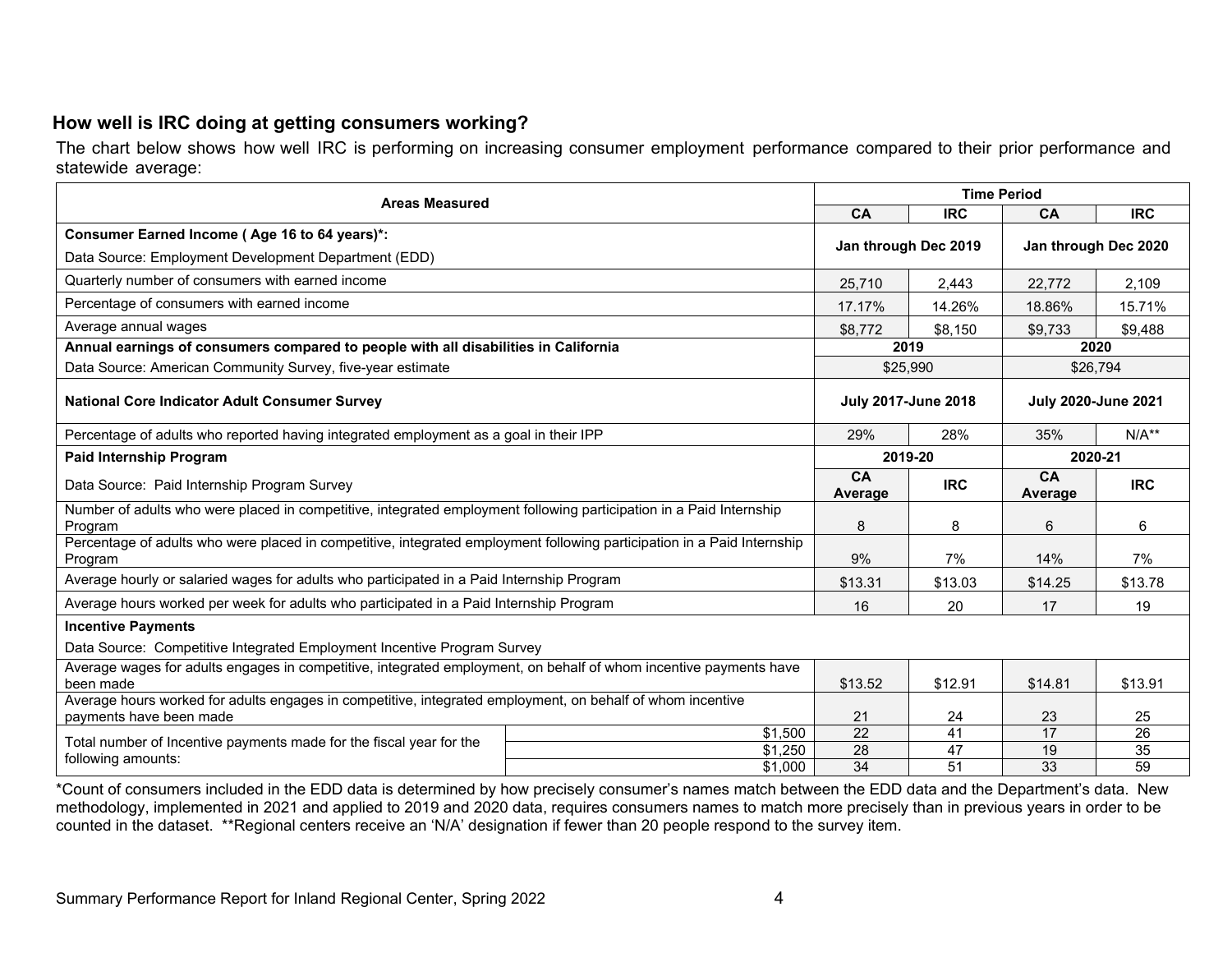# **How well is IRC doing at reducing disparities and improving equity?**

These tables show you how well the regional center is doing at providing services equally for all consumers.

| Measure                       | Year      | Number of Eligible Consumers<br>Receiving Case Management Only |         |                |            | Percent of Eligible Consumers Receiving<br><b>Case Management Only</b> |              |  |  |
|-------------------------------|-----------|----------------------------------------------------------------|---------|----------------|------------|------------------------------------------------------------------------|--------------|--|--|
|                               |           | Birth to 2                                                     | 3 to 21 | 22 and Older   | Birth to 2 | 3 to 21                                                                | 22 and Older |  |  |
| American Indian or Alaska     | 19-20     | $\overline{0}$                                                 | 16      | 16             | 0%         | 36%                                                                    | 31%          |  |  |
| <b>Native</b>                 | $20 - 21$ | $\overline{0}$                                                 | 18      | 18             | 0%         | 43%                                                                    | 34%          |  |  |
| Asian                         | 19-20     | 3                                                              | 226     | 113            | 4%         | 26%                                                                    | 19%          |  |  |
|                               | $20 - 21$ | 1                                                              | 319     | 140            | 2%         | 37%                                                                    | 22%          |  |  |
|                               | 19-20     | 6                                                              | 593     | 329            | 5%         | 37%                                                                    | 15%          |  |  |
| <b>Black/African American</b> | $20 - 21$ | 4                                                              | 695     | 416            | 4%         | 41%                                                                    | 18%          |  |  |
| Hispanic                      | 19-20     | 34                                                             | 2,799   | 1,334          | 4%         | 32%                                                                    | 21%          |  |  |
|                               | $20 - 21$ | 33                                                             | 3,282   | 1,541          | 6%         | 36%                                                                    | 23%          |  |  |
| Native Hawaiian or Other      | 19-20     | $\mathbf 0$                                                    | 15      | $\overline{7}$ | 0%         | 42%                                                                    | 26%          |  |  |
| Pacific Islander              | $20 - 21$ | 0                                                              | 15      | 9              | 0%         | 43%                                                                    | 30%          |  |  |
| White                         | 19-20     | $\overline{7}$                                                 | 1,160   | 848            | 3%         | 32%                                                                    | 14%          |  |  |
|                               | $20 - 21$ | 11                                                             | 1,386   | 982            | 6%         | 38%                                                                    | 16%          |  |  |
| Other Ethnicity or Race       | 19-20     | 255                                                            | 936     | 85             | 4%         | 25%                                                                    | 15%          |  |  |
|                               | $20 - 21$ | 389                                                            | 1,554   | 108            | 5%         | 33%                                                                    | 18%          |  |  |
|                               | 19-20     | 305                                                            | 5,745   | 2,732          | 4%         | 31%                                                                    | 17%          |  |  |
| Total                         | $20 - 21$ | 438                                                            | 7,269   | 3,214          | 5%         | 36%                                                                    | 20%          |  |  |

Number and percent of individuals receiving only case management services by age and ethnicity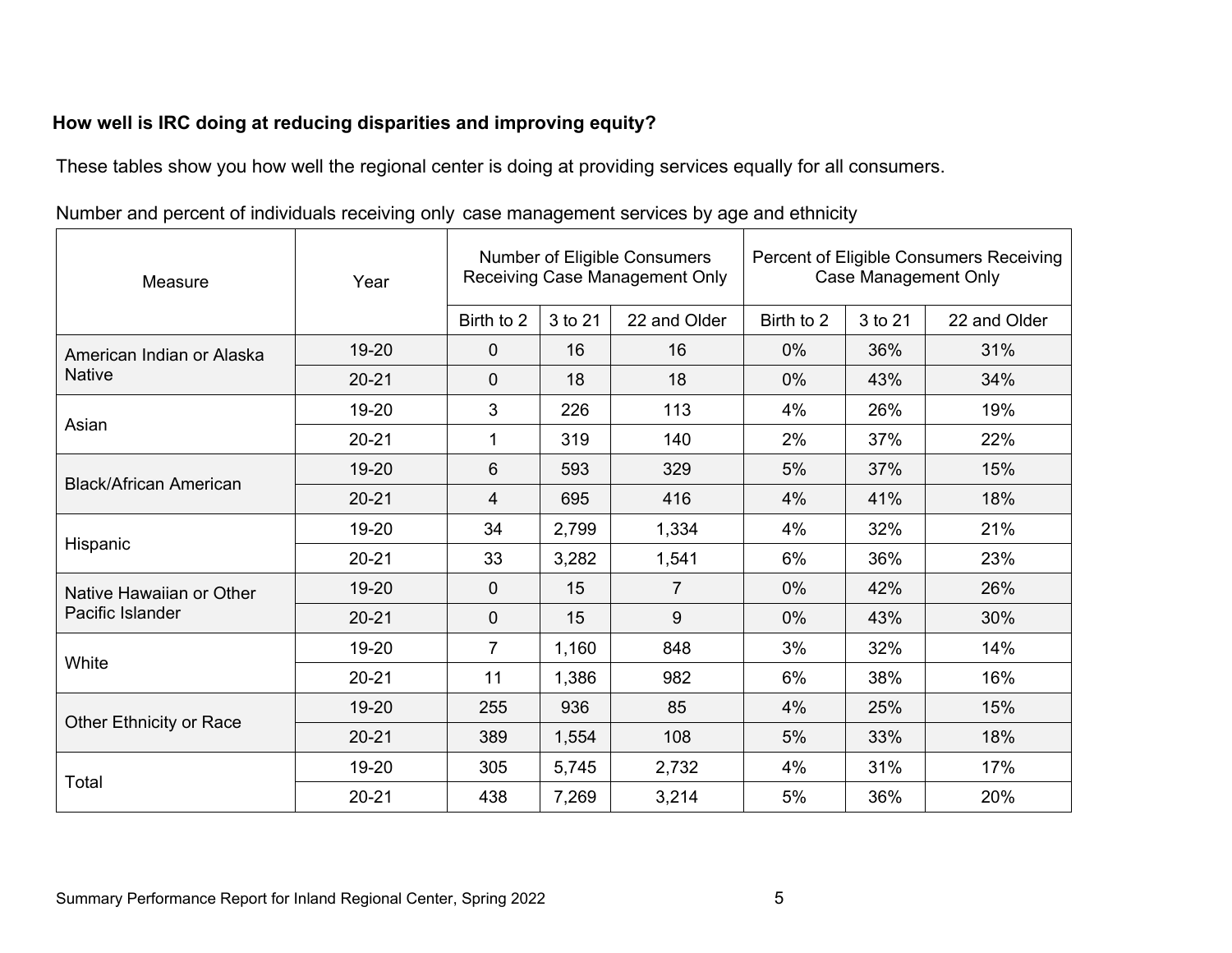| Age<br>Group | Measure             | American Indian<br>or Alaska Native |           | Asian   |           | Black/African<br>American |           | Hispanic    |              | <b>Native</b><br>Hawaiian<br>or Other<br>Pacific<br><b>Islander</b> |              | White       |              | Other<br>Ethnicity or<br>Race |              |
|--------------|---------------------|-------------------------------------|-----------|---------|-----------|---------------------------|-----------|-------------|--------------|---------------------------------------------------------------------|--------------|-------------|--------------|-------------------------------|--------------|
|              |                     | 2019-20                             | $20 - 21$ | 2019-20 | $20 - 21$ | 2019-<br>20               | $20 - 21$ | 2019-<br>20 | $20 -$<br>21 | 2019-<br>20                                                         | $20 -$<br>21 | 2019-<br>20 | $20 -$<br>21 | 2019-<br>20                   | $20 -$<br>21 |
| Birth to 2   | <b>Consumers</b>    | $0\%$                               | $0\%$     | $1\%$   | $1\%$     | 1%                        | $1\%$     | 10%         | 6%           | 0%                                                                  | 0%           | 3%          | 2%           | 85%                           | 90%          |
|              | <b>Expenditures</b> | $0\%$                               | $0\%$     | $1\%$   | $1\%$     | 1%                        | $1\%$     | 13%         | 8%           | 0%                                                                  | 0%           | 4%          | 3%           | 80%                           | 86%          |
| 3 to 21      | Consumers           | $0\%$                               | $0\%$     | 5%      | 4%        | 9%                        | 8%        | 47%         | 45%          | 0%                                                                  | 0%           | 19%         | 18%          | 20%                           | 23%          |
|              | <b>Expenditures</b> | 0%                                  | 0%        | 5%      | 4%        | 10%                       | 10%       | 47%         | 48%          | 0%                                                                  | 0%           | 22%         | 22%          | 15%                           | 16%          |
| 22 and       | Consumers           | $0\%$                               | $0\%$     | 4%      | 4%        | 14%                       | 14%       | 41%         | 41%          | 0%                                                                  | 0%           | 37%         | 36%          | 3%                            | 4%           |
| older        | <b>Expenditures</b> | 0%                                  | 0%        | 3%      | 3%        | 15%                       | 15%       | 31%         | 31%          | $0\%$                                                               | $0\%$        | 47%         | 47%          | 3%                            | 3%           |

Percent of total annual purchase of service expenditures by individual's ethnicity and age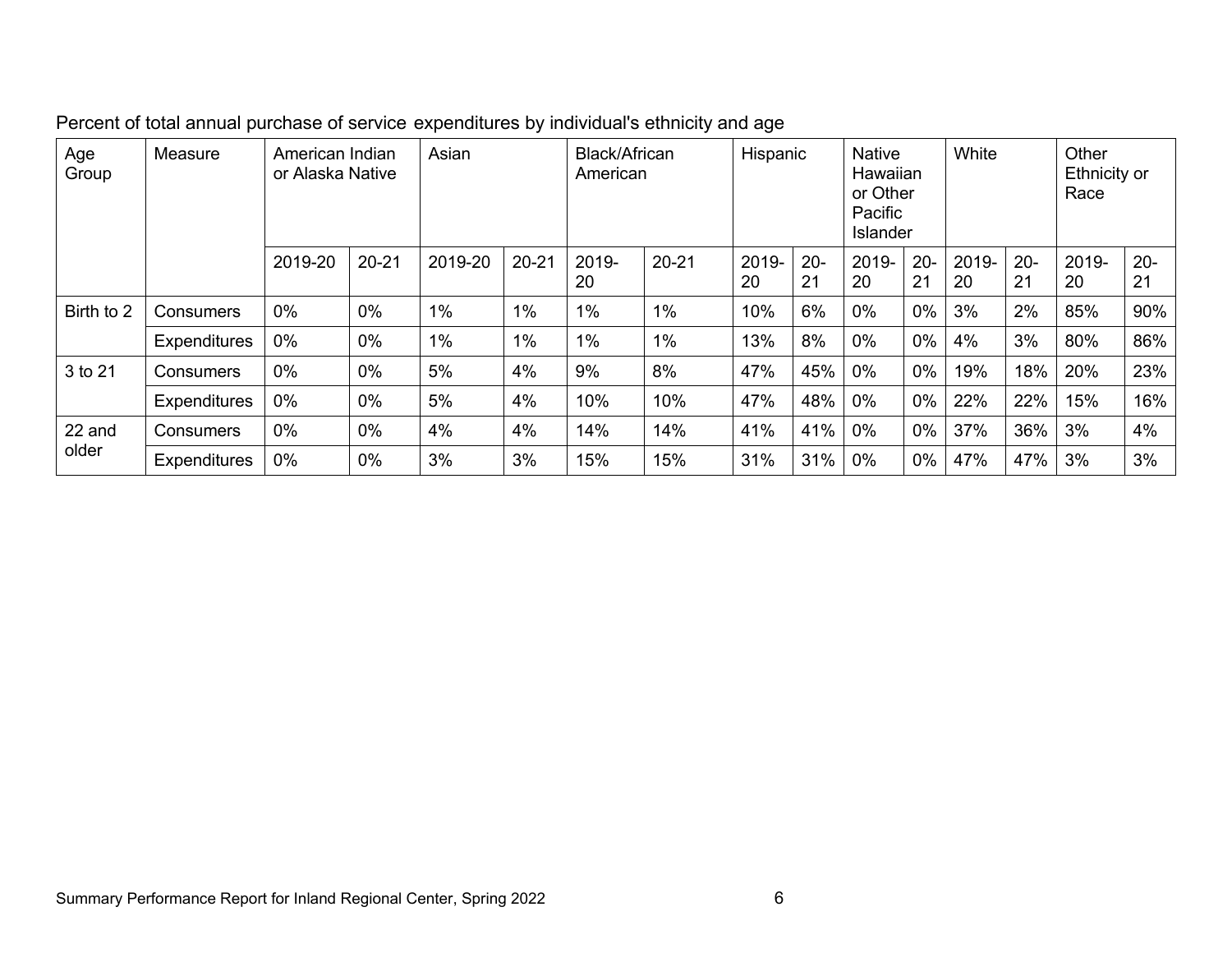The tables below provide information on National Core Indicator survey results regarding services, satisfaction, and family outcomes, analyzed by race and ethnicity.

Overall, are you satisfied with the services and supports your family member currently receives?

| <b>Ethnicity/Race</b>            | <b>IRC</b> | All California Regional Centers |
|----------------------------------|------------|---------------------------------|
| <b>Total Respondents</b>         | 689        | 12,696                          |
| <b>Missing Race</b>              | 74%        | 71%                             |
| American Indian/Alaska Native    | 50%        | 77%                             |
| Asian                            | 78%        | 70%                             |
| Black/African-American           | 70%        | 70%                             |
| Native Hawaiian/Pacific Islander | 100%       | 73%                             |
| White                            | 72%        | 73%                             |
| Other/Unknown                    | 100%       | 65%                             |
| <b>Hispanic or Latino</b>        | 77%        | 70%                             |
| <b>Mixed Race</b>                | 74%        | 72%                             |
| Overall                          | 75%        | 71%                             |

### (Response: **Always/Usually, Child Family Survey: 2019-20**)

Overall, are you satisfied with the services and supports your family member currently receives?

### (Response: **Always/Usually, Family Guardian Survey: 2019-20**)

| <b>Ethnicity/Race</b>            | <b>IRC</b> | All California Regional Centers |
|----------------------------------|------------|---------------------------------|
| <b>Total Respondents</b>         | 560        | 4,994                           |
| <b>Missing Race</b>              | 48%        | 87%                             |
| American Indian/Alaska Native    | 100%       | 81%                             |
| Asian                            | 82%        | 87%                             |
| <b>Black/African-American</b>    | 45%        | 80%                             |
| Native Hawaiian/Pacific Islander | N/A        | 78%                             |
| White                            | 46%        | 88%                             |
| Other/Unknown                    | 80%        | 79%                             |
| <b>Hispanic or Latino</b>        | 47%        | 82%                             |
| <b>Mixed Race</b>                | 44%        | 83%                             |
| Overall                          | 46%        | 87%                             |